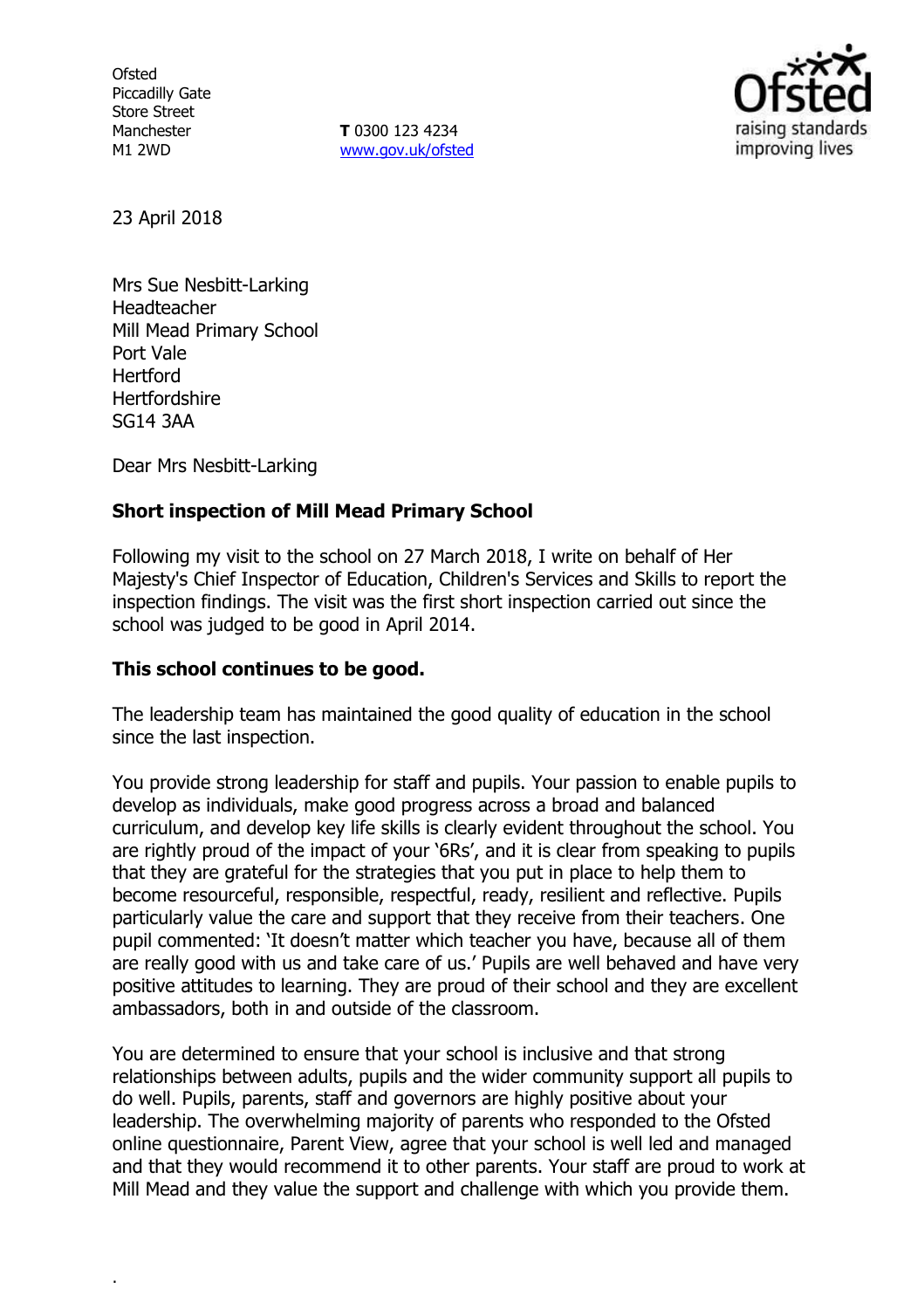

They particularly welcome the training that they receive and the impact that it has on them, both as teachers and leaders.

You know the school's strengths and weaknesses and your plans set out a range of appropriate actions that will continue to drive improvements. With the support of governors, you have added capacity to the school's senior leadership team through the creation of two new roles. Your focus now is to develop greater consistency in the effectiveness of middle leaders. You acknowledge that the changes to your leadership structures are still relatively new and that they need to be embedded before their impact is fully evident.

You have continued to develop the school's educational provision since your previous inspection. Your work to improve the outcomes of the most able pupils in reading, writing and mathematics has been successful. In 2017, the attainment of this cohort of pupils at the end of key stages 1 and 2 was in line with, and often above, the attainment of pupils with similar starting points nationally. You have also developed more effective links with parents. As a consequence, a large majority of parents who responded to Parent View stated that they now receive valuable information about their child's progress. Attainment and progress in writing have also improved, as has the quality of pupils' handwriting and presentation. However, the quality of extended writing seen in English has not been consistently transferred to other subjects and remains one of your priorities for development.

Governors provide you with effective support and challenge. They know the school well, share your inclusive vision and are proud of the school's reputation within the local community. They support the school's development through their contributions at full governing body meetings, their various committees and their visits to meet school leaders. You are all in agreement of the need to ensure that the recent changes to leadership structures are embedded and that progress in key stage 1 mathematics improves. You are also committed to ensuring that teachers' planning takes into account more effectively all pupils' different starting points.

# **Safeguarding is effective.**

The leadership team has ensured that safeguarding arrangements are fit for purpose.

Pupils are unanimous about the fact that they are safe at school. The staff who I met with and every parent who responded to Parent View agree. Pupils say that, on the rare occasions it happens, bullying is dealt with swiftly and effectively. They state that they attend a caring school and that there is always someone to help them if needed. One pupil said that teachers 'care more about us than themselves'. They value their personal, social and health education curriculum that covers topics such as road safety, relationships and bullying.

Governors have a clear understanding of their safeguarding duties and they are effective in carrying them out. Leaders undertake all appropriate recruitment checks and ensure that staff are well trained and know how to identify any signs that pupils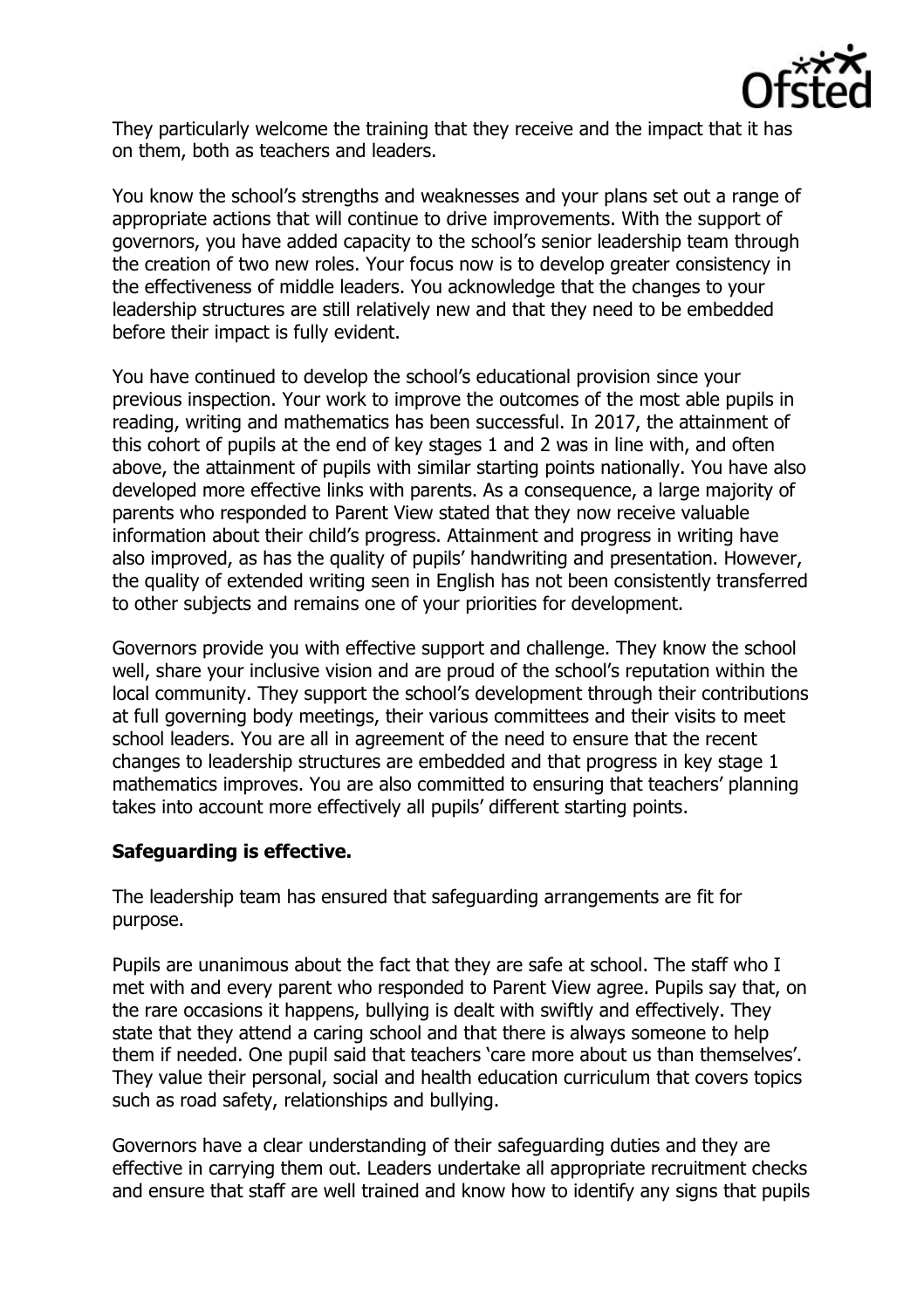

are at risk. Staff understand the school's systems for reporting concerns and they state that safeguarding is a fundamental part of the school's culture. Safeguarding records are well kept and child protection referrals are followed up robustly.

# **Inspection findings**

- $\blacksquare$  I pursued a number of lines of enquiry to ascertain whether the school continues to be good. My first question related to the extent to which the quality of teaching is improving and its impact on the progress of pupils whose attainment at the start of key stages 1 and 2 is broadly average.
- As a result of close monitoring and support, leaders accurately identify teachers' strengths and weaknesses. Training and coaching is targeted precisely at teachers' needs and has made them much more aware of the support required by pupils of average prior attainment. Teachers are now more skilled at using assessment information and tracking the progress of these pupils. As a result, the quality of teaching has improved since the previous inspection.
- In the majority of lessons, teachers and teaching assistants question pupils skilfully and use their understanding of the subject to tackle any misconceptions that pupils may have. Average-attaining pupils have as positive attitudes to learning as other pupils. They get on well with their teachers and their peers. They are prepared to take risks and make mistakes in order to make progress.
- Leaders' assessment records demonstrate that the overall progress of pupils of average prior attainment has improved throughout the school. This group of pupils say that they make good progress and they can explain how they know this, for example through praise from their teacher. Parents agree, with the vast majority of respondents to Parent View stating that their children are taught well and make good progress. However, there are examples, both in lessons and in pupils' books, where progress is less strong. When this is the case, it is often because work in lessons does not challenge pupils sufficiently. As a consequence, the progress of middle-attaining pupils is still not as rapid as other groups of pupils in the school.
- A second line of enquiry related to the impact of leaders' actions to improve progress in mathematics at key stage 2. Effective leadership, monitoring and additional support for pupils now result in pupils making improved progress in mathematics. Leaders now have a greater understanding of the reasons why pupils' progress slows and they also ensure that teachers receive support in any areas of mathematics where they feel less confident.
- $\blacksquare$  Pupils in key stage 2 say that they enjoy mathematics and that they find it challenging. Work in their books is at the appropriate level for their ages and abilities and it is clear that they make progress over time, for example as they move on successfully to more complex mathematical topics. Teachers' strong subject knowledge is evident as they explain key concepts to pupils and question them carefully.
- Leaders' assessment records also demonstrate that pupils make good progress in mathematics across key stage 2. As a consequence, pupils in Year 6 are currently attaining at a higher level than similar pupils did at this point last year. Although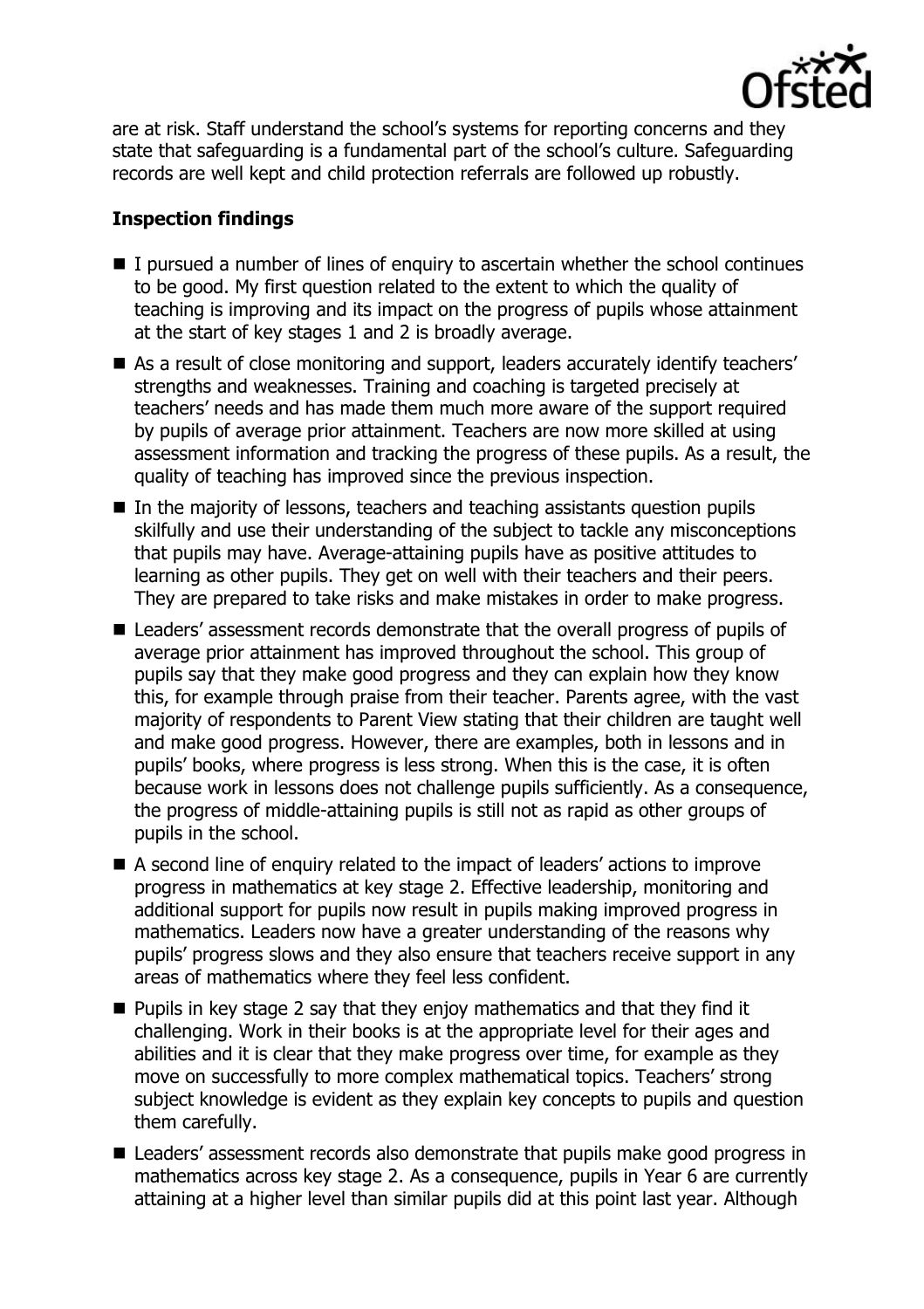

leaders have acted to improve progress in mathematics at key stage 2, their own assessment records indicate that the rate of pupils' progress in mathematics at key stage 1 is currently not as strong.

- Finally, I wanted to check how effective leaders have been in their work to support children to make continued good progress in early years. Teachers and teaching assistants know the children well and they support their development effectively. They provide children with a safe and nurturing environment, which enables them to develop a wide range of skills, for example negotiation, speech and language, confidence and numeracy. As a result, the proportion of children on track to attain a good level of development across the different areas of learning is higher than that of similar children this time last year.
- The early years team regularly observes children in order to assess how quickly they are developing and to see if they need extra help. This ensures that children make good progress. However, sometimes children do not make the rapid progress they are capable of because activities are not challenging enough.

# **Next steps for the school**

Leaders and those responsible for governance should ensure that:

- $\blacksquare$  teachers plan work more effectively so that it is more challenging, especially for children in early years and pupils with average prior attainment in key stages 1 and 2
- $\blacksquare$  the recent changes made to leadership structures are embedded, so that leaders at all levels are even more effective in driving developments such as the use of writing across the curriculum
- $\blacksquare$  rates of progress increase in key stage 1 mathematics.

I am copying this letter to the chair of the governing body, the regional schools commissioner and the director of children's services for Hertfordshire. This letter will be published on the Ofsted website.

Yours sincerely

Daniel Gee **Her Majesty's Inspector**

### **Information about the inspection**

During the inspection, I met with you, school leaders, other school staff, governors, groups of pupils and a representative from the local authority. Together, we made short visits to a wide range of classes to observe teaching, to look at pupils' books and to see pupils at work. In addition, I reviewed a sample of key stage 2 mathematics workbooks alongside school leaders. I scrutinised the school's evaluation of its own effectiveness, its development plan and other documentation,